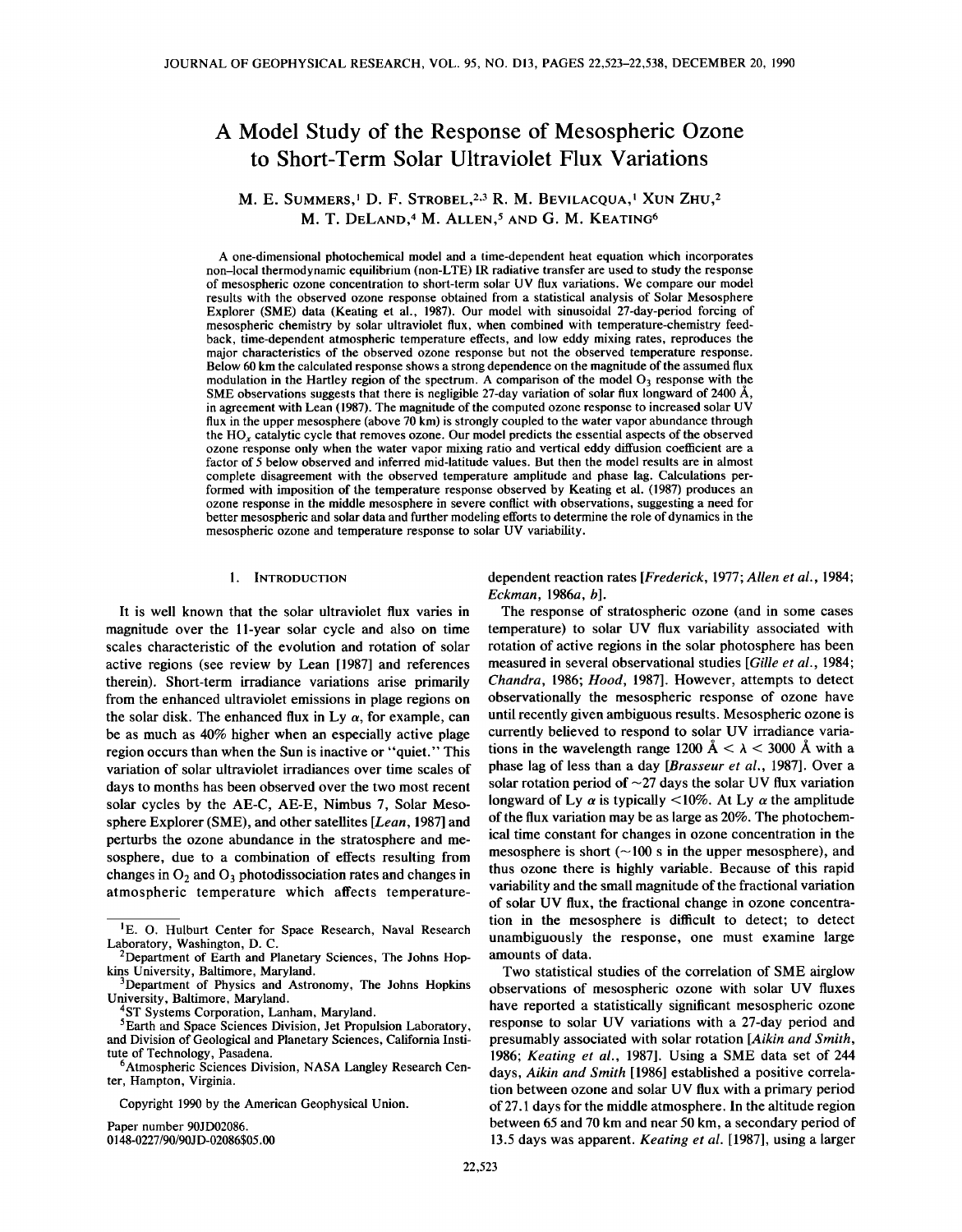SME data set of 622 days, detected an ozone response to solar UV variations throughout the 0.5- to 0.05-mbar (approximately 55- to 85-km altitude) region of the mesosphere. Both studies used the magnitude of the solar Ly  $\alpha$  flux as an indicator of solar UV variability.

In the statistical study performed by *Keating et al. [1987],* ozone concentration, solar flux, and atmospheric temperature were analyzed in terms of "ratios" of averages of these observables, that is,

$$
R(X) = (X - \overline{X})/\overline{X}
$$
 (1)

where  $X$  is a 5-day running mean of a particular observable (e.g.,  $O_3$  density or solar Ly  $\alpha$  flux) and  $\bar{X}$  is a 27-day running mean of  $X$ . This function represents a statistical filter that enhances variations that occur near the 27-day period and suppresses shorter- and longer-term variations. The ozone response as defined by *Keating et al.* [1987] is  $R(O_3)$ /  $R(F<sub>Lva</sub>)$ . The statistically inferred mesospheric ozone response, as shown in Figure 13 of *Keating et al. [1987],* clearly shows structure in the 60- to 85-km-altitude region. The response is positive below 63 km and above 78 km and negative in the intermediate altitude region.

Previous theoretical work by *Frederick* [1977] and *Garcia et al.* [1984] predicted a negative ozone response to an increase in UV solar flux, peaking near 70 km. *Garcia et al.* [1984], who investigated the response to the ll-year solar cycle variation, limited the location of negative ozone response to the 70-km region, with a strong positive response at higher altitudes peaking at 80 km. According to *Frederick* [1977] however, the response was negative throughout the mesosphere. The key difference between the two studies is that *Frederick* [1977] had a fixed water vapor profile, while *Garcia et al.* [1984] allowed the water vapor profile in their model to respond to the solar flux changes. Although the *Garcia et al.* [1984] results are in better agreement with the *Keating et al.* [1987] analysis, they substantially overpredict the magnitude of the observed ozone response maximum near 80 km.

*Frederick* [1977] and *Garcia et al.* [1984] both calculated the response for effective times much longer than the 27-day flux variation, essentially the asymptotic response. Thus an adjustment of the atmosphere, which may occur as a response to the enhanced flux and which has a characteristic process time scale comparable to 27 days, would not be fully evident in these calculations, for example, tracer transport by diffusive processes with a time scale of the order of 2 weeks in the middle mesosphere.

In their study of mesospheric and lower thermospheric ozone, *Allen et al.* [1984] performed a systematic investigation of the sensitivity of  $O_3$  to changes in various atmospheric parameters, including solar illumination conditions and changes in spectral output of the sun [see *Allen et al.,* 1984, Table 3]. Their steady state results incorporated the response of the abundances of transportable constituents, specifically water vapor, to changes in solar irradiance. For variability in solar illumination, both for changes in season and over an II-year cycle, *Allen et al.* [1984] found a positive correlation between solar flux and ozone above 80 km. At 80 km their calculated change in ozone abundance was 10% and larger at higher altitudes. Below this altitude their calculated response was less than 1%. This result above the 80-kmaltitude level is at variance with *Frederick* [1977], but is consistent with *Garcia et al.* [1984], and illustrates the necessity of incorporating the response of transportable constituents to variability in solar illumination in model studies of the ozone response.

*Eckman* [1985, I*986a*, *b]* modeled the time-dependent ozone response primarily in the region below 70 km and obtained results in partial agreement with SME measurements of the ozone response. This theoretical study explicitly included time dependence of photochemical processes in the model of ozone response to solar flux variations. However, the distributions of H<sub>2</sub>O and H<sub>2</sub> were specified rather than calculated in this model, which limits the applicability of the *Eckman [l986a]* model to middle and upper mesosphere ozone responses since photodissociation of water vapor is the source of odd hydrogen species which catalytically destroy ozone.

*Brasseur et al.* [1987] also investigated the theoretical response of ozone to solar flux variations with a onedimensional photochemical radiative time-dependent model of the upper stratosphere and lower mesosphere and found substantial agreement between model results and the data analysis of *Keating et al.* [1987]. The *Brasseur et al. [1987]* model also included a specified constant water vapor mixing ratio with altitude and no variation of water vapor abundance with solar irradiance. Above  $\sim 65$  km the water vapor abundance falls sharply due to photodissociation from solar UV radiation, primarily Ly  $\alpha$ , and a realistic model of the ozone response in this region of the atmosphere must include realistic water vapor abundances.

In the lower mesosphere (below 60 km) and upper stratosphere the observations of the ozone and solar UV correlation are in substantial agreement with simple photochemical models *[Hood,* 1987; *Hood and Douglass,* 1988]. Both the amplitude and phase of the response in this region of the atmosphere can be accurately described when the observed temperature response is incorporated into such models *[Hood and Douglass, 1988].*

In light of the recent detection of a 27-day mesospheric ozone periodicity *[Keating et al.,* 1985, 1987], we performed a detailed one-dimensional modeling study of the mesospheric ozone response to solar UV flux variations to remove some of the deficiencies in previous studies and to examine specifically the importance of solar zenith angle, selfconsistent calculation of water vapor abundance, and temperature feedback with a non-local thermodynamic equilibrium (non-LTE) radiation model. The goal of this paper is to determine the relative importance of several modeled processes in controlling the magnitude and phase of the mesospheric ozone response.

The plan of this paper is as follows. In section 2 we describe the photochemical model used to study mesospheric chemistry and the response of chemistry and constituent profiles to solar flux variations. We discuss the assumptions made for the purpose of comparing model results with the *Keating et al.* [1987] ozone response. Section 3 contains numerical results for the theoretical ozone response. At the end on section 3 we show the results of selected timedependent calculations to illustrate the degree to which a relatively simple model of the mesosphere such as used here is able to capture the major characteristics of the observed response. A summary of the major conclusions and implications of this study is made in section 4.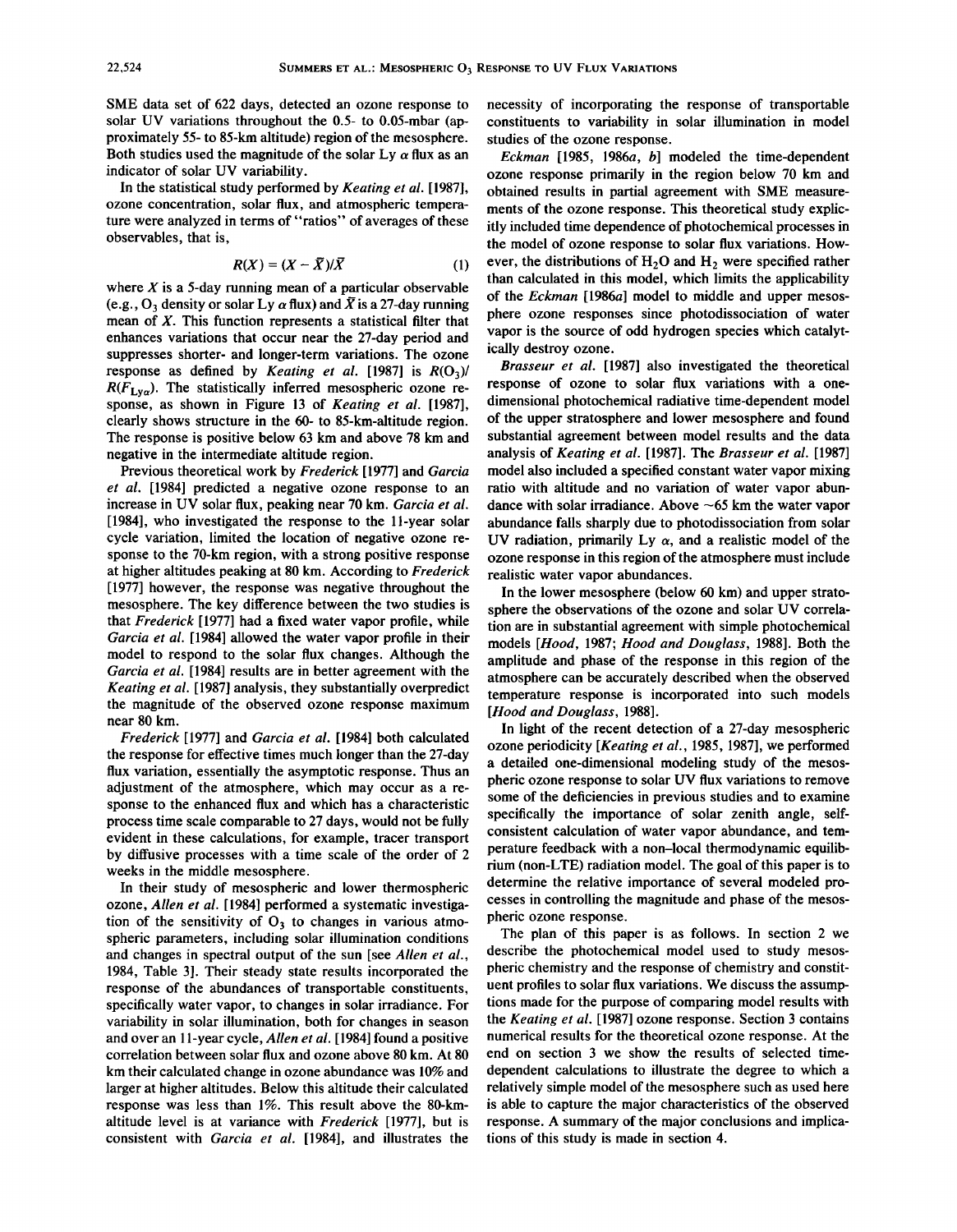#### 2. THEORETICAL MODEL

The one-dimensional photochemical model developed at California Institute of Technology and described in detail by *Allen et al.* [1981, 1984] was used in this study. It incorporates vertical transport by eddy and molecular diffusion and updated (Jet Propulsion Laboratory (JPL-1987)) kinetic rate constants *[Strobel et al.,* 1987]. The lower boundary of the model was selected to be at 40-km altitude, and because  $ClO<sub>x</sub>$  and  $NO<sub>x</sub>$  chemistry is not included, the model solutions are deemed reliable above  $\sim$  55 km. The upper boundary was chosen to be 130 km. The calculations adopted diurnal averaging of atmospheric transmission functions in the UV and visible regions of the solar spectrum. **In** this paper, photochemical reactions will be referred to with the same numbering scheme given by *Allen et al.* [1981]. The baseline reference model (case A) is in all essential respects model C of *Strobel et al.* [1987]. The time-dependent temperature calculation part of the model is described in section 3.2.

The background atmosphere was adopted from *Barnett and Corney* [1985] for altitudes between 0 and 80 km, extended to 120 km using both the Air Force Geophysical Laboratory (AFGL) model of *Cole and Kantor* [1978] and the data of *Forbes* [1985]. As mentioned in section 1, the statistical study of *Keating et al.* [1987] includes almost 2 years of data at many latitudes and as such introduces a problem in the choice of an appropriate background atmosphere for our one-dimensional model calculations. An examination of the atmospheric data base showed that near equinox, the vertical profiles of temperature and total density have a relatively small variation over a wide range of latitudes. Also, atmospheric pressure and temperature fields near equinox are generally midrange between the values at solstices for mid-latitude regions. Thus we chose a monthly average temperature and total density profile appropriate for March and 33°N for the background atmosphere in this paper, although in some future study, background atmospheric variations may have to be considered. This particular choice of latitude will be discussed below.

The ozone response curve shown in Figure 13 of *Keating et al.* [1987] incorporates a large amount of data, covering almost 2 years in time and  $\pm 40^{\circ}$  in latitude. Since it would clearly be prohibitive to make enough model runs to reproduce even partially this data set, some simplifying assumptions are necessary. **In** particular, only the effects of variations in the magnitude of the solar flux and solar zenith angle  $(x)$  are considered. The one-dimensional model, when used to represent diurnally averaged conditions, has been shown *[Allen et at.,* 1984] to give results which are appropriate for a local time of approximately 1500, the time of SME observations *[Thomas et al.,* 1984]. We ran the model under solar illumination conditions that give effective average solar zenith angles  $(\chi)$  at 1500 LT of 45°, 55°, 65°, and 75°. In Table I we show the probability of the occurrence, in the *Keating et al.* [1987] data set, of a solar zenith angle  $(\chi)$  at 1500 LT, within the tabulated  $10^{\circ}$  bins. More than 98% of the expected solar zenith angles are less than 80°. For purposes of comparison between the *Keating et al.* [1987] observed ozone response and the photochemical model, we used a weighted sum of model runs made at the above selected zenith angles, where the weights are obtained from Table l. We have found that in general, the weighted sum of the

TABLE I. Zenith Angle Probability of Occurrence

| Range of $\chi$ | <b>Probability of Occurrence</b> |
|-----------------|----------------------------------|
| $40 - 50$       | 0.517                            |
| 50-60           | 0.233                            |
| $60 - 70$       | 0.144                            |
| $70 - 80$       | 0.089                            |
| 80-90           | 0.017                            |

model results differs little from a single diurnally averaged run with a zenith angle at 1500 LT of  $55^\circ$ . At equinox this occurs at latitude 33°N.

The SME instruments measured ozone and solar flux on a daily basis. The solar irradiance spectrometer range covers our region of interest (1200-3000 A) in the solar spectrum. SME solar flux measurements for the time period January 1982 through December 1983 were averaged to form the baseline solar flux profile,  $F_{ref}(\lambda)$ . This is the same time period covered by the SME ozone data analyzed by *Keating et al.* [1987]. We ignored the solar flux variation for wavelengths outside of the above wavelength range, since deposition of solar radiation for wavelengths below  $1200 \text{ Å}$  is only significant in the thermosphere, and solar flux variations over a solar rotation period above 3000 Aare too small (less than 1% [see *Lean,* 1987]) to be important.

An attempt was made to correlate the SME solar flux at Ly  $\alpha$  with all other wavelengths within the above wavelength range, using the *Keating et al.* [1987] parameter *R* as a variable. This provided a variation curve with complex structure. The correlation coefficients of the regression fits become poor for wavelengths longer than about 2000 A. However, the essential physics associated with this correlation can be represented by a function for the amplitude of the solar flux variation over a solar rotation with monotonic dependence on wavelength.

From a statistical study of the solar flux variation with rotation over many solar rotations and using a number of data sets including SME, *Lean* [1987] deduced the average solar rotational modulation of ultraviolet irradiance within selected wavelength intervals. The solar rotational modulation is simply the maximum percentage variation in irradiance during a solar rotation. The observed rotational modulation of the solar irradiance at selected wavelengths is  $\leq 1\%$ at 3000 A, 2.5% at 2500 A, 6% at 2000 A, 16% at 1500 A, and 40% at 1216 A. Using these values (reduced by a factor of 2 to give an amplitude for the assumed periodic solar flux variation), we generated a smoothly varying function with wavelength to represent the amplitude of the periodic solar UV flux variation. Over the time period of the SME observations used by *Keating et at.* [1987], the amplitude of variation was about half that deduced by *Lean* [1987]. We therefore reduced the above fractional variation by another factor of 2 for use in the model calculations. This gave an amplitude for solar flux variation over a "typical" solar rotation period at Ly  $\alpha$  of approximately 10%. The factor by which the solar flux is multiplied to obtain the maximum during a solar rotation period is shown as the dashed curve in Figure 1. At Ly  $\alpha$  the average solar flux over this time period was  $3.23 \times 10^{11}$  photons cm<sup>-2</sup> s<sup>-1</sup>.

Two solar flux profiles were used for the asymptotic model calculations of the ozone response: the baseline profile  $F_{\text{ref}}(\lambda)$  and the baseline profile multiplied by the assumed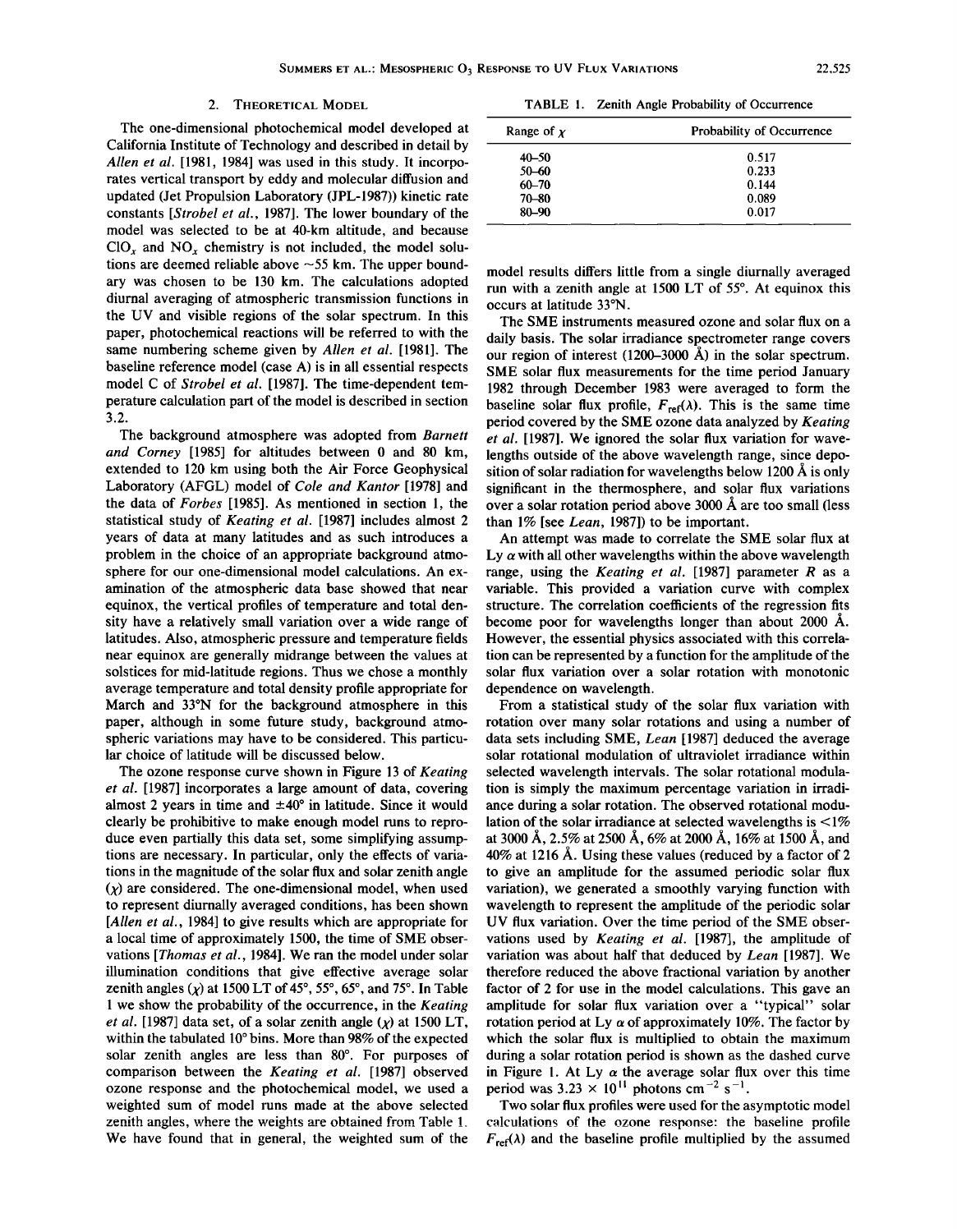

Fig. 1. Ratio of perturbed solar flux profile (dashed curve) to baseline SME solar flux profile (averaged from January 1982 to December 1983) between 1200 and 3000 Å adopted for the calculations.

relative variation factor given in Figure 1 to give  $F_{\text{max}}(\lambda)$ . The fractional variation of solar Ly  $\alpha$  flux is defined by

$$
\frac{\Delta F_{Ly\alpha}}{F_{Ly\alpha}} = \frac{F_{\text{max}}(Ly\alpha) - F_{\text{ref}}(Ly\alpha)}{F_{\text{ref}}(Ly\alpha)} \tag{2}
$$

We define the ozone response to be

$$
\frac{\Delta O_3}{O_3} = \frac{[O_3]_{\text{max}} - [O_3]_{\text{ref}}}{[O_3]_{\text{ref}}}
$$
(3)

where  $[O_3]$  represents the ozone density. As will be shown later, if one scales the ozone response by the assumed fractional solar flux variation at Ly  $\alpha$ , the result is relatively insensitive to both the absolute magnitude of the solar fluxes and to the amplitude of the Ly  $\alpha$  variation adopted in the calculations. In what follows we will calculate the ozone response in this manner, and for comparison with the observations of *Keating et al.* [1987], we present this response normalized by the fractional variation of solar flux at Ly  $\alpha$ .

# 3. MODEL RESULTS

### *3.1. Sensitivity Study*

We begin by looking at the steady state ozone response for two reasons. First, this investigation is aimed at determining which of several processes are most responsible for characterizing the response of ozone to solar flux variations in the mesosphere and are not primarily interested in obtaining a detailed "fit" to observations. Rather, we are exploring the sensitivity of the ozone response to selected parameters, and steady state calculations are adequate for this purpose. Second, the steady state response is computationally about 2 orders of magnitude faster than calculations of the timedependent response. After exploring the relative magnitude of differing assumptions on the magnitude of the steady state response, we will show results (section 3.1.6) for a timedependent calculation of the response to a step function increase in solar flux. In section 3.2 we will present timedependent calculations of the coupled ozone and temperature response to time-varying solar flux variations.

In order to calculate the steady state response we first calculate the steady state distribution of species with the baseline solar flux profile and then the steady state distributions with the increased solar flux profile. We define the asymptotic ozone response to be the fractional change in ozone concentration between the two cases (equation (3)). In Table 2 we list the model cases considered and the key assumptions for each. The reference model, case A, incorporates standard JPL stratosphere/mesosphere chemistry (JPL-1987) and an eddy diffusion coefficient  $(K_{zz})$  which was found to provide satisfactory agreement between the model H<sub>2</sub>O vertical mixing ratio profile and recent microwave measurements of mesospheric water vapor, i.e., model C of *Strobel et al. [1987].*

3.l.1. *Wavelength-dependent UV flux variations.* The sensitivity of the calculated ozone response to solar flux variations in individual wavelength intervals is shown in Figure 2 for model A, where we have chosen solar illumination conditions which correspond to 1500 LT solar zenith angle of 55°, and the solar UV flux is increased over the

TABLE 2. Summary of Model Cases

| Model Case | Description                                                                   |
|------------|-------------------------------------------------------------------------------|
| A          | reference case (JPL-1985 chemistry)                                           |
| в          | HO, rate coefficient modifications                                            |
|            | [Rusch and Eckman, 1985]                                                      |
| C          | Bevilacqua et al. [1987] water vapor profile                                  |
| D          | temperature-chemistry (T-C) feedback effect                                   |
| Е          | time-dependent response, step function in $\Delta F$ ,<br>no T-C feedback     |
| F          | time-dependent response, step function in $\Delta F$ ,<br>T-C feedback        |
| G          | time-dependent response, sinusoidal $F_{\lambda}(t)$ forcing,<br>T-C feedback |
| н          | time-dependent, sinusoidal $F_{\lambda}(t)$ , specified $T(t)$                |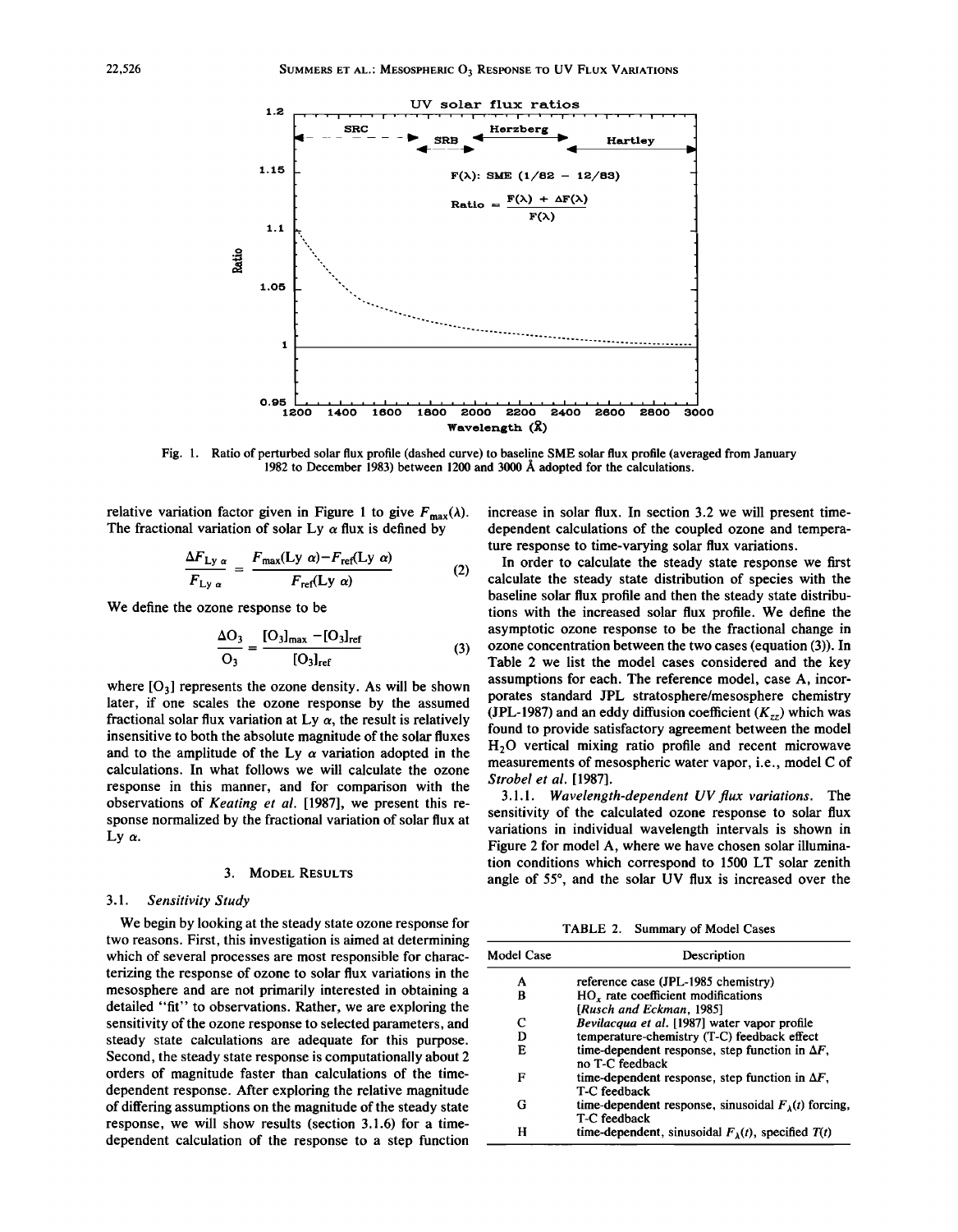

Fig. 2. Ozone response for changes in solar UV flux within discrete wavelength intervals ofthe solar spectrum. The change in solar flux within the intervals is equal to the ratio shown in Figure I. The wavelength intervals are defined in the text. Calculations were made at a zenith angle of 45°,

baseline flux by a factor equal to the ratio plotted in Figure 1 within specific wavelength regions. The four wavelength regions are shown at the top of Figure 1 and are labeled SRC  $(1200-1750 \text{ Å})$ , SRB  $(1750-2000 \text{ Å})$ , Herzberg  $(2000-2425 \text{ Å})$ , and Hartley (2425-3000 A). In Figure 2 we show the effect of varying the flux within the first three ranges and a case where we have varied the flux only within the Ly  $\alpha$  line. For a much more detailed discussion of mesospheric chemistry and of the atmospheric regions that are most sensitive to the solar UV flux in these regions of the solar spectrum, the reader is referred to the works by *Allen et al.* [1981, 1984], *Clancy et al. [1987].*

It is clear from Figure 2 that the greatest response above about 63 km is due to the Ly  $\alpha$  flux variation (except for a very narrow region at 75 km). In the region between 65 and 75 km the increased Ly  $\alpha$  solar flux enhances the photodissociation of water vapor and hence increases the density of odd hydrogen  $(HO<sub>x</sub>)$ . This effect peaks near 70 km where unit optical depth for Ly  $\alpha$  penetration through overlying absorbing molecular oxygen occurs. Above 75 km there is insufficient HO<sub>x</sub> production to overcome increased Ly  $\alpha$ photodissociation of molecular oxygen (odd hydrogen still plays a role in determining the ozone density to about 82 km). Thus, at 85 km where increased net production of odd oxygen maximizes, there is a peak in the ozone response.

Above 75 km the ozone response to increased solar flux is complex, with Ly  $\alpha$ , Schumann-Runge continuum, and Schumann-Runge band regions all contributing in significant amounts, through enhanced odd oxygen production. Below 65 km, penetration of solar photons in the Schumann-Runge bands and Herzberg continuum produces a net positive ozone response, since insignificant water vapor photodissociation occurs that low in the atmosphere. The effect of varying the solar flux in the Hartley region of the solar spectrum by the assumed ratio function produces a negligible ozone response. It should be noted that the magnitudes of the ozone response profile's maxima and minima are

similar to those shown by *Garcia et al.* [1984] in both location and degree.

Figures *3b* and *3c* show the fractional change in photodissociation rate coefficients and rates, for the photodissociation pathways for  $O_2$ ,  $O_3$ , and  $H_2O$ , respectively. Note that although the fractional changes may be large  $(\sim 10\%)$ , e.g., Ly  $\alpha$  dissociation of

$$
H_2O \rightarrow H_2 + O(^1D)
$$

the reaction may be of minor importance in the photochemistry over an extended altitude range (e.g.,  $H<sub>2</sub>O$  below 65 km). Note that the net fractional change in the water vapor photodissociation rate coefficient is positive and large throughout the upper mesosphere and also that the water vapor abundance profile has decreased slightly (see Figure  $3a$ ) as a result of the increased solar flux. As a result, the net rate of water vapor photodissociation has decreased above about 81-km altitude. This illustrates the necessity of incorporating the response of the water vapor abundance profile to solar flux changes in order to model accurately the response of ozone to solar flux changes.

*3.1.2. Solar flux and zenith angle variations.* The calculated ozone response for several solar illumination conditions (effective solar zenith angles) is shown in Figure 4. Here we have normalized the calculated ozone response by the fractional change in Ly  $\alpha$  flux for the purposes of comparison with the data analysis of ozone response by *Keating et al.* [1987] which is plotted on our altitude grid [see *Keating et aI.,* 1987, Figure 13]. The *Keating et al. [1987]* response is shown for reference only in the following figures, and conclusions regarding a comparison between model results and this observed response will be discussed later. The calculated ozone response is a strong function of effective solar zenith angle. The negative response maximum increases in altitude from 67 km at a zenith angle of 45° to 72 km at 75°. The variations in the altitude of the ozone negative response maximum with increasing latitude are also in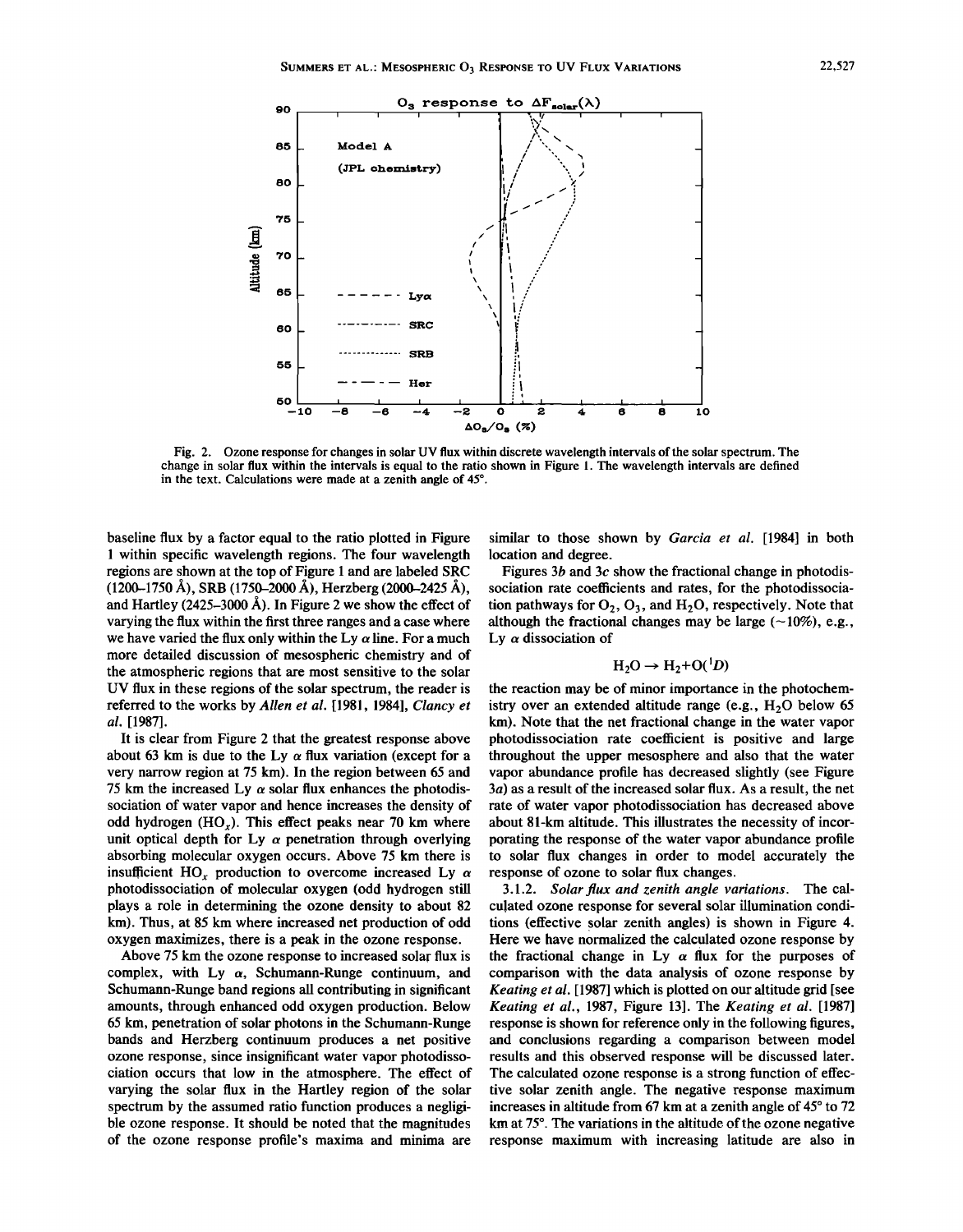

Fig. 3a. (Left) The baseline vertical profile of eddy diffusion coefficient  $(K_{72})$  used model calculations. (Middle) The corresponding calculated water vapor mixing ratio. (Right) The fractional change in water vapor abundance (ppmv) for model A.

agreement with the *Garcia et al.* [1984] results. This is a general result for most of our calculated asymptotic responses using spring water vapor concentration profiles *[Bevilacqua et al.,* 1983, 1987]. The small positive response below 60 km, roughly constant with altitude is relatively insensitive to the solar zenith angle, i.e., invariant with latitude. The calculated ozone response is dependent upon the assumed baseline Ly  $\alpha$  flux level, which varied from  $\sim$ 2.5 to 4.5  $\times$  10<sup>11</sup> cm<sup>-2</sup> s<sup>-1</sup>, over the time period in which SME measurements were made. We performed calculations with Ly  $\alpha$  baselines over this range and found the response (not shown) below 60 km nearly the same in all cases, within model determinations. Between 60 and 70 km, a factor of 1.6

increase in the flux level lowers the altitude of the maximum negative response about 2 km and increases its magnitude by about 15%. Above 70 km the response is more sensitive; at the peak in the positive response the variation is about 30%. The important point is that the character of the response curve is basically insensitive to the magnitude of the solar UV photon flux.

As noted in section I, the amplitude of variation of solar irradiance depends on the "activity" of the plage regions in the solar atmosphere. Thus the amplitude of irradiance variation will vary from one solar rotation to the next. On the basis of the study of *Lean* [1987] the rotational solar flux amplitude variation at Ly *a* ranges between 5 and 30%. Over



Fig. *3b.* Fraction change in photodissociation rate constants for a fractional change in the incident solar flux profile shown in Figure I. The last two reactions have identical changes.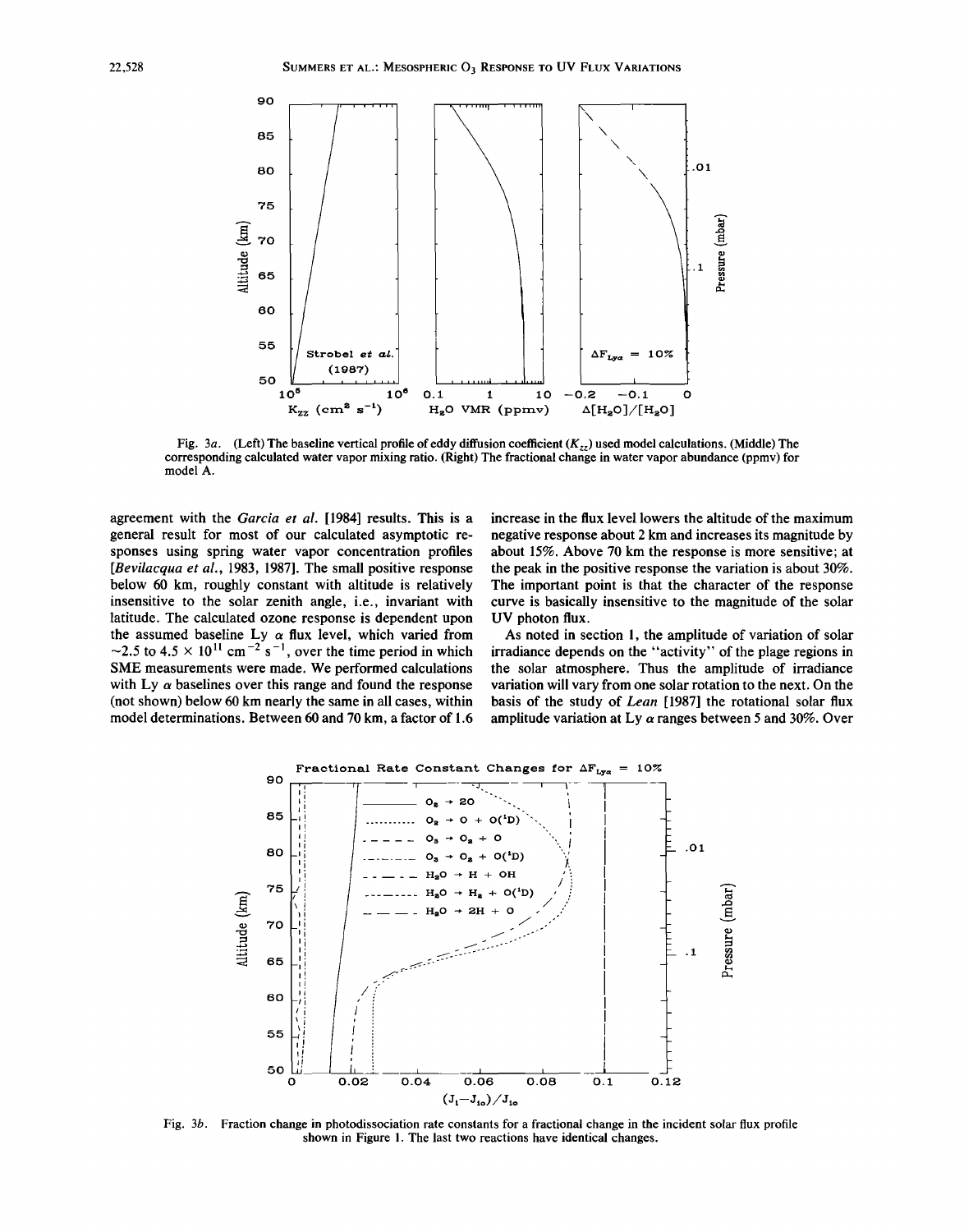

Fig. *3c.* Fractional change in photodissociation rates for the fractional increase in solar flux shown in Figure 1. The last two reactions have identical changes.

this range of amplitude variation we find that (simulations not shown) the ozone change is nearly linear; thus there is negligible change in the calculated ozone response when normalized by the flux in Ly  $\alpha$ . This supports the validity of our method for performing these calculations and comparing with mesospheric data. Normalizing to the solar flux at the Ly  $\alpha$  line removes the almost certain variation of solar flux amplitude with wavelength from one solar rotation to another.

*3.1.3. Ozone chemistry.* The ozone density in the mesosphere is a strong function of the kinetic reaction rates for the *HOx* catalytic cycles which remove ozone *[Allen et al.,*

1981,1984], and various proposals involving modifications of these rates and other key rates involving net odd oxygen production have been put forward as attempts to explain the modeUdata discrepancies of ozone in the mesosphere and lower thermosphere *[Rusch and Eckman,* 1985; *Strobel et aI.,* 1987; *Clancy et al.,* 1987]. We have incorporated the *Rusch and Eckman* [1985] changes in the calculation of ozone response in model B. As seen in Figure 5, these changes yield only a slight decrease in the magnitude of the calculated ozone response, with a maximum decrease in the positive ozone response at 83 km of less than 20%. Similar model runs were made with the additional changes recom-



Fig. 4. Ozone response calculated for four separate zenith angles with a 10% change in solar flux at Ly  $\alpha$ . The ozone response normalized to the Ly  $\alpha$  fractional variation as determined by a statistical analysis of SME data [Keating *et al.,* 1987] is shown for comparison.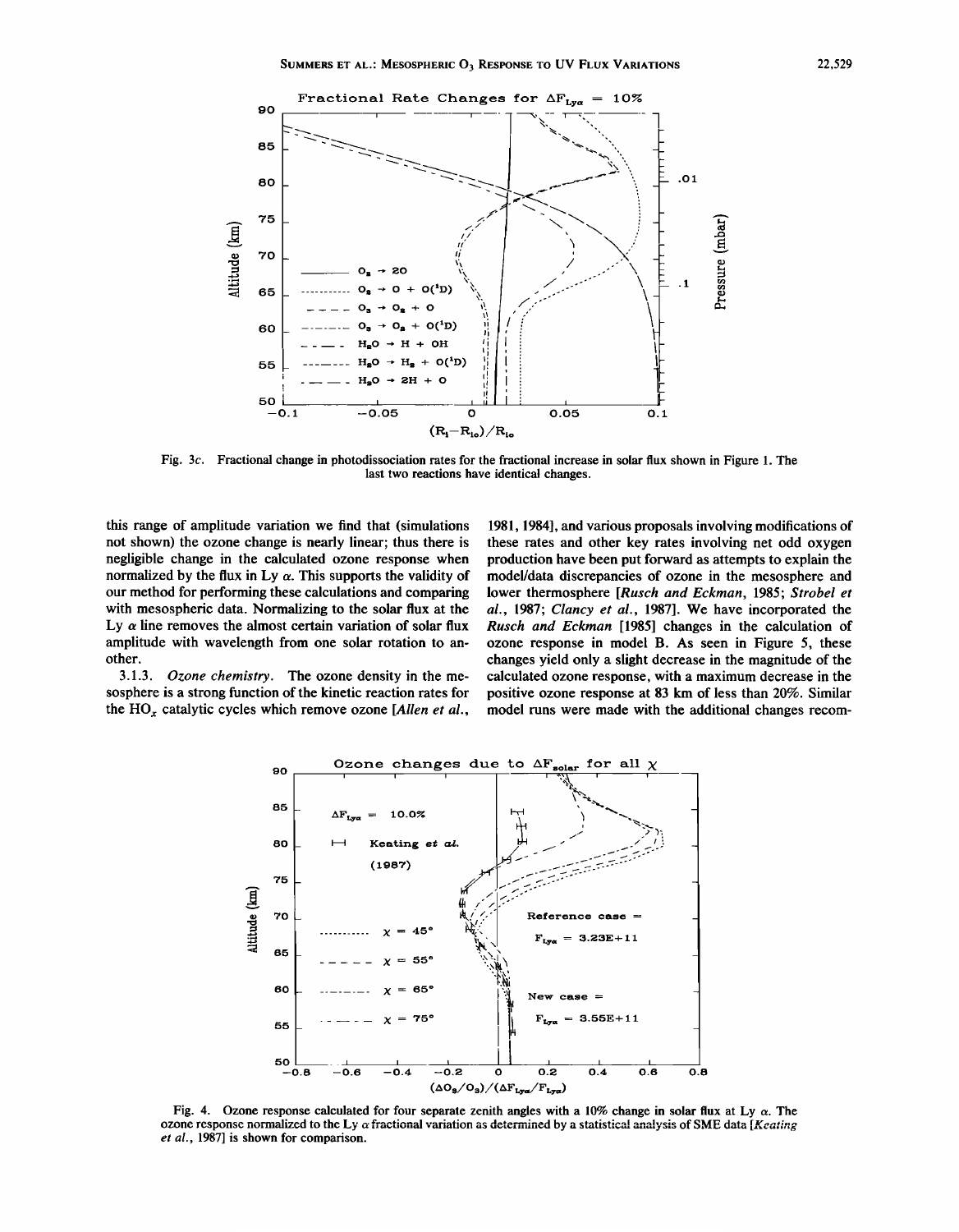

Fig. 5. Ozone response for the reference model (model A, solid curve), for the case where the efficiency of the HO<sub>y</sub> catalytic loss of ozone has been decreased according to the recommendations of *Rusch and Eckman* [1985] (model B, short dashed curve), and for the case where the water vapor is increased high in the mesosphere to match the June data of *Bevilacqua et al.* [1987] (model C, long dashed curve).

mended by *Clancy et at.* [1987] (in their models A and B). These model runs produced results almost identical to those shown for our model B. Thus one can conclude that these suggested modifications in mesospheric ozone photochemistry may be sufficient to alleviate model/data discrepancies in ozone abundances but do not affect in a significant way the prediction of the ozone response to solar flux changes expected during a solar rotation.

*3.1.4. Water vapor abundance.* The mixing ratio of water vapor at 80 km is 1.6 parts per million by volume (ppmv) for model A and is consistent with ground-based microwave measurements of water vapor which represent an average for the time period April-June 1984 at JPL *[Bevilacqua et al.,* 1985]. More recent microwave measurements of mid-latitude mesospheric water vapor at Penn State, which encompass the months November-July, show substantial seasonal variation of upper mesosphere water vapor *[Bevilacqua et al.,* 1990], with December, April, and June values of 1.0, 1.6, and 2.9 ppmv, respectively, at 80 km.

In model C we have increased the magnitude of the background vertical mixing to give 3 ppmv of water vapor at 80 km, with a vertical gradient in water vapor mixing ratio from 60 to 80 km that is similar to that for the June water vapor measurements *[Bevilacqua et al.,* 1990] and the water vapor profile used in the model calculations of *Allen et al.* [1981]. The abundance of water vapor in model C is large enough that enhanced Ly  $\alpha$  flux produces an increase in reactive HO*<sup>x</sup>* sufficient to generate a net increase in the catalytic loss of ozone up to 80 km, thus reducing the ozone response shown in Figure 5. A model run was performed to simulate the winter conditions with  $\sim$ 1 ppmv at 80 km. Although the water vapor abundance was smaller than the value for the model A, the calculated response was almost identical, which indicates that there is an effective threshold value of the water vapor abundance above which there is the onset of negative ozone response in the region above 80 km.

This threshold is approximately 1.5 ppmv at 80 km, typical of spring microwave measurements *[Bevilacqua et al.,* 1990]. We therefore infer that the ozone response to solar UV flux variations should be seasonally variable through the seasonal variation of water vapor abundances.

*3.1.5. Temperature-chemistry feedback.* Temperature in the stratosphere and mesosphere is intimately connected to the ozone distribution. Variabilities in ozone concentration and local atmospheric temperature are likewise related to a phase lag which depends on altitude *[Brasseur et at., 1987; Keating et al.,* 1987; *Mohanakumar,* 1985; *Hood, 1987; Hood and Douglass,* 1988]. Although the phase lag may be as long as weeks in the middle stratosphere, the phase lag in the upper mesosphere is much shorter than the solar rotational period *[Brasseur et al., 1987].*

The inverse temperature dependence of ozone has been observed in the mesosphere and upper stratosphere by *Aikin and Smith* [1986] and has been investigated with a onedimensional radiative and photochemical model (not including transport) by *Eckman* [1985]. For the region above about 75 km where ozone chemistry is relatively simple this negative feedback may be described as follows. A positive ozone response will lead to a local increase in the heating rate, since ozone and molecular oxygen are the primary absorbers of solar UV energy in this region of the atmosphere *[Strobel,* 1978]. Here the atmosphere is in approximate radiative equilibrium on a globally averaged basis; thus an increase in heating leads to an increased temperature, with a time lag of the order of 1 day at 80 km *[Brasseur et al.,* 1987].

To first order, an increase in temperature has two kinetic effects. Increased temperature results in a lower kinetic rate coefficient for three-body recombination of atomic and molecular oxygen, that is,

Reaction (R54) of *Allen et al. [1981]*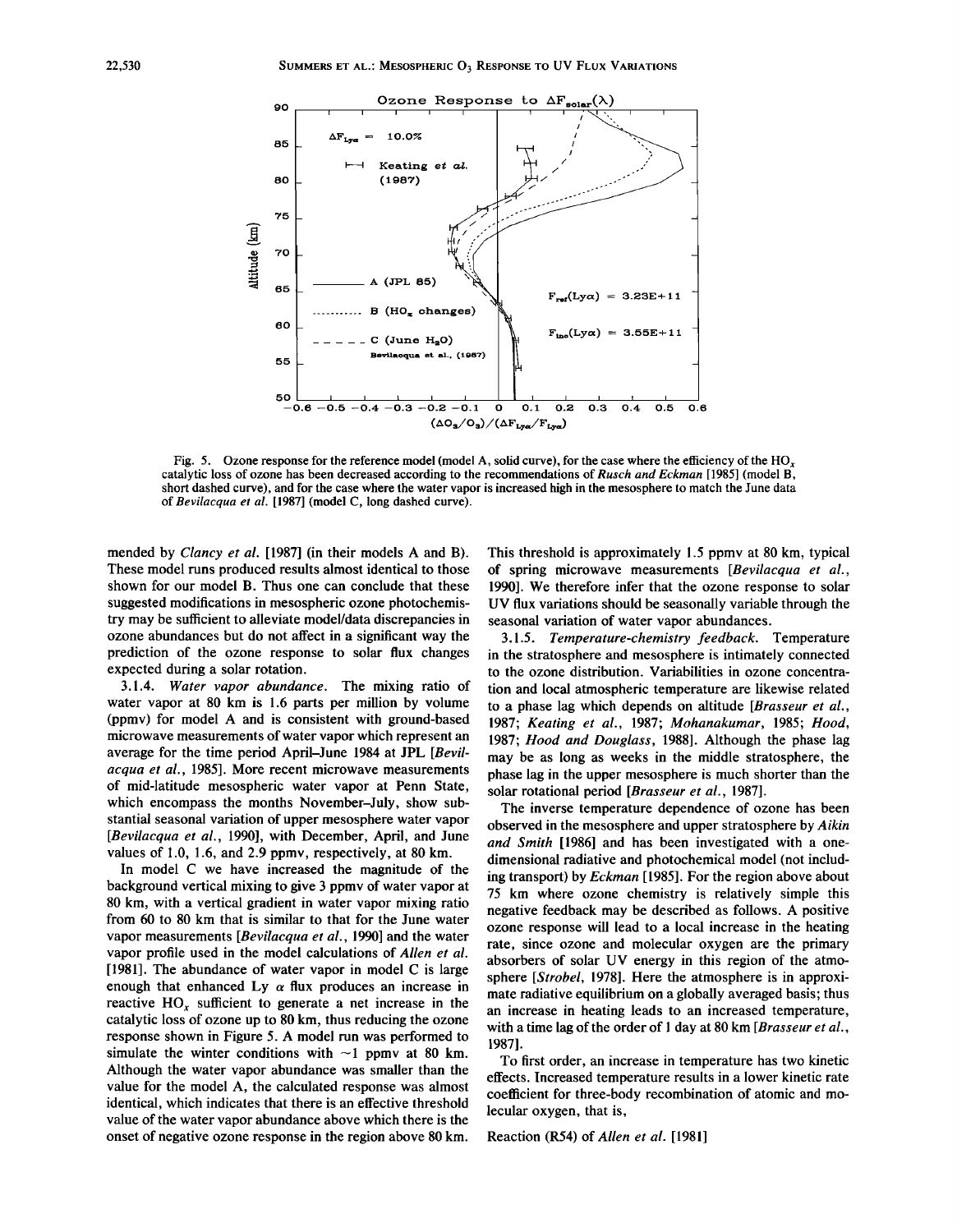

Fig. 6. Ozone response without temperature feedback (solid curve), with temperature feedback (short dashed curve), with temperature feedback but Hartley region variation suppressed (long dashed curve), all assuming local radiative equilibrium and temperature response calculated as described in the text.

$$
O + O_2 + M \rightarrow O_3 + M \qquad k_{54} = 5.0 \times 10^{-35} e^{720/T}
$$

and a higher rate coefficient for the two-body reaction of atomic hydrogen and ozone

Reaction (R60) of *Allen et al. [1981]*

$$
H + O_3 \rightarrow OH + O_2 \qquad k_{60} = 1.4 \times 10^{-10} e^{-470/T}
$$

[see *Allen et al.,* 1981, 1984]. Both of these effects serve to moderate the effect of an increased production of atomic moderate the effect of an increased production of atomic<br>oxygen by photodissociation of O<sub>2</sub>, thus suppressing ozone density variations due to solar UV flux variations.

Temperature feedback is difficult to model accurately in the mesosphere because of the complexity of the non-LTE nature of the IR radiative transfer. We constructed a timedependent model for temperature profile where heating is due to absorption of solar energy by  $O_2$  and  $O_3$  and cooling is by 15- $\mu$ m bands of CO<sub>2</sub>. We calculate the time-dependent atmospheric temperature from the equation

$$
\rho c_p \frac{dT}{dt} = H(t) - C(t) \tag{4}
$$

where  $\rho$  is the mass density of the atmosphere and  $c_p$  is the atmospheric heat capacity. The time-dependent heat equation is solved for atmospheric temperature in a manner similar to that of the time-dependent chemical continuity equations; that is, we time step equation (4) forward in time. We used the parameterization of *Strobel* [1978] to calculate the heating rates. The non-LTE cooling by  $CO<sub>2</sub>$  is calculated by the Curtis matrix formalism described by *Zhu and Strobel* [1990 $a, b$ ]. The baseline model atmosphere in our calculations is assumed to be in radiative equilibrium at the observed temperature. Perturbations on the temperature field lead to perturbations in the net cooling represented by a **matrix (generated from the baseline atmosphere) operating** on the vector defined by the temperature perturbation [see *Zhu and Strobel,* [1990b, equation (8)]. At each time step, new oxygen and ozone densities are calculated in response to the updated temperature field, which are then used to update the new heating and cooling rates to time step the temperature equation.

We show the asymptotic response with temperature feedback both with and without an increase in the photon flux in the Hartley region of the spectrum as case D in Figure 6, in comparison to model case A. Above 75 km the normalized ozone response with an increase in the Hartley region is decreased by about 25% over case A when temperature feedback is included. Between 65 and 75 km the temperature feedback has a relatively more dramatic effect on the calculated response. Below 65 km, temperature feedback suppresses the calculated ozone response. This is a result of the assumed 1% increase in solar flux out to 3000 Å. Suppressing this variation in the Hartley region of the spectrum  $(\geq 2425)$  $\AA$ ) has little effect on the ozone response above 73 km, but below 60 km where most atmospheric heating is due to the absorption of solar photons in the Hartley continuum by ozone the positive ozone response is restored with temperature feedback included, albeit at reduced amplitude for  $\Delta T$ .

Above 80 km the effect is to improve slightly the model/ data agreement over case A when temperature feedback was not included. Temperature feedback decreases the positive response near 84 km but not sufficiently to match the data. Between 65 and 75 km the temperature feedback drives the calculated response in the direction to improve the agreement with the *Keating et al.* [1987] data. Below 60 km where most atmospheric heating is due to the absorption of solar photons in the Hartley continuum by ozone, the positive ozone response is obtained with temperature feedback included and supression of solar flux variation in the Hartley region.

*3.1.6. Time-dependent step function increase in solar [IV.* **The time evolution of active plage regions in the solar** atmosphere is clearly not simple to model. Even for plage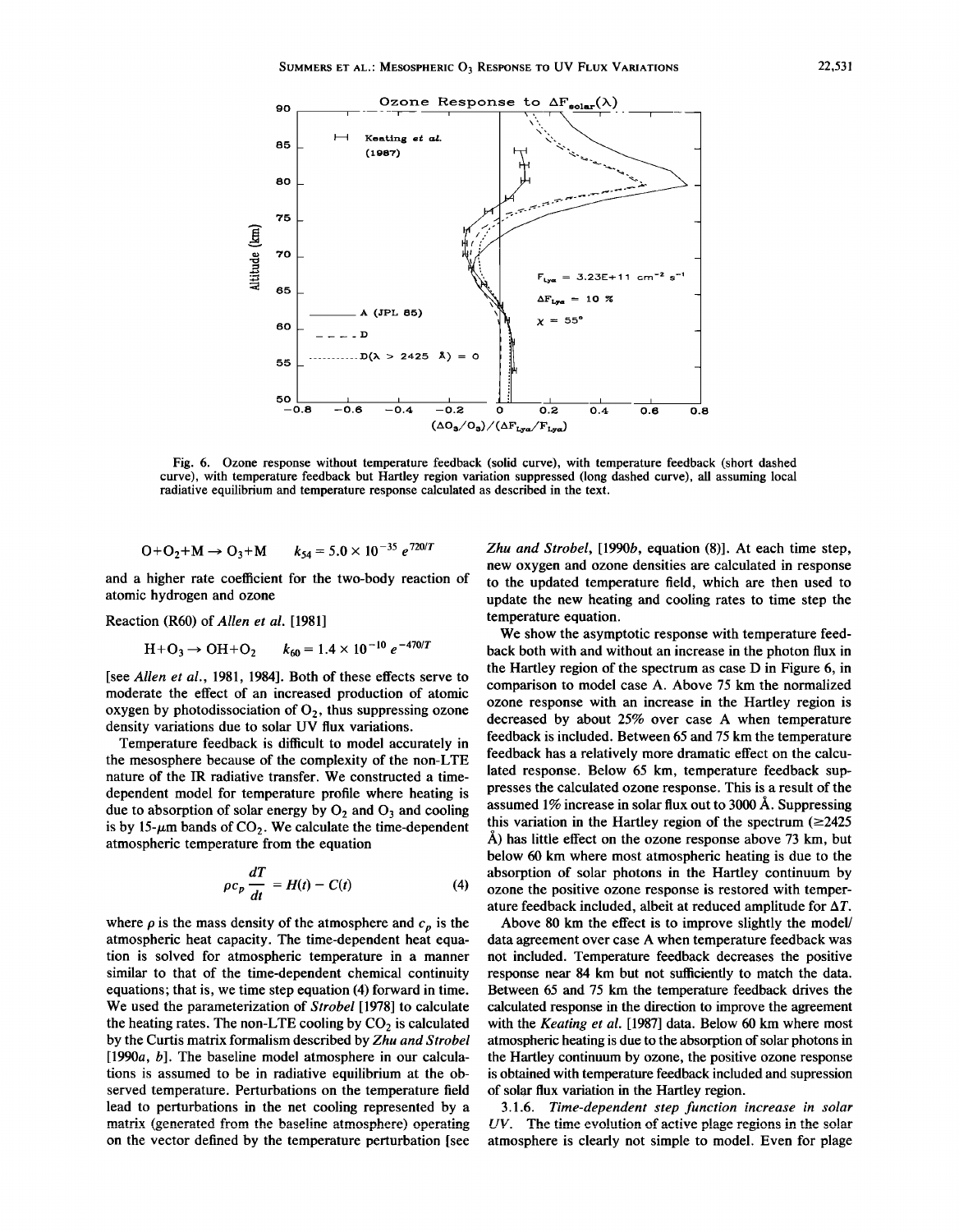

Fig. *7a.* Time-dependent ozone response without temperature feedback for a step function increase in solar flux after 7, 14,27, and 54 days, and the asymptotic limiting response.

regions undergoing little changes in the level of activity over a solar rotation, the exact periodicity will depend upon their solar latitude, since the Sun does not rotate as a solid body. From a study of the periodicity of UV solar flux with solar rotation, *Lean* [1987] found maximum power at time periods of 27 days and 13 days. A single long-lived active region on the solar disk will produce enhanced UV irradiance for several weeks. Thus, ignoring the evolutionary aspects of plages, enhanced UV irradiance may be approximated as either a step function with a step length of half a rotation period or possibly as a sinusoidally varying function with a wavelength of the order of a rotation period. This assumes that only one localized region of the Sun is producing the enhanced UV emission. If several plage regions are active and widely dispersed in solar longitude, then an effective time scale could be much longer than half a rotation period. We have simulated the time-dependent response of me-

sospheric ozone to solar ultraviolet forcing by time marching the photochemical solution in accord with a step function increase in solar flux. On the basis of the results from model D, we have set the Hartley flux variation to zero in all of our time-dependent calculations. For models E and F (see discussion below) we have simulated the ozone response without (E) and with (F) temperature-chemistry feedback, respectively. We started the time integration at day 1 with a steady state solution calculated with a baseline solar flux level and then at each subsequent time step used the maximum solar flux level and allowed the constituent profiles to respond to the increased solar flux. In Figures *7a* and 7b we show results for models E and F, respectively, after 7, 14, 27, and 54 days of time integration. The asymptotic response is simply the ratio of the ozone profiles for the steady state enhanced flux solution to the steady state baseline flux solution, also shown in Figure 7.



Fig. *7b.* The same as Figure *7a* but including temperature feedback.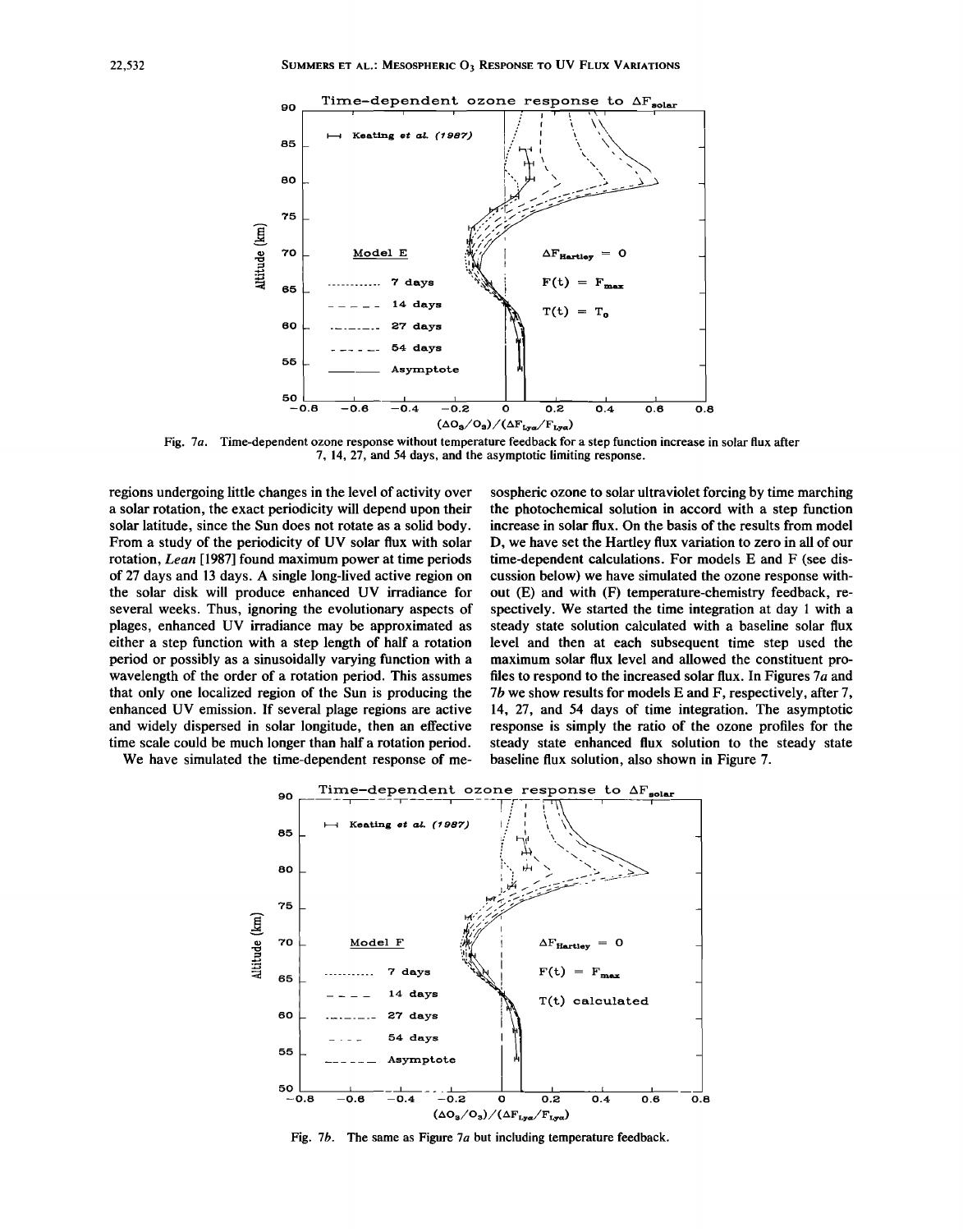

Fig. 8a. Ozone response for a sinusoidal variation of solar UV flux for model G, using the baseline model  $K<sub>2</sub>$ profile, and *Kzz* decreased by a factor of 5. Temperature response is calculated, and temperature-chemistry feedback is included.

As can be seen from Figure *7a* at *t* = 54 days, the ozone distribution has very nearly reached its asymptotic value at all altitudes. Below 65-km altitude the asymptotic response is reached in much less than 7 days. However, for a time period of 7-14 days, characteristic of the time a single active solar plage region is on the visible disk, the ozone response above the 65-km-altitude level is far from its asymptotic limit. For  $t = 14$  days the response is only 0.3 of its asymptotic value due to the time-dependent response of the water vapor profile, since the chemical lifetime of water vapor varies from  $\sim$ 100 days at the stratopause to  $\sim$ 10 days at the mesopause. An increase in the UV flux which dissociates water vapor will depress the water vapor mixing ratio profile. Depressing the water vapor profile above the 75-kmaltitude region leads to lower HO*<sup>x</sup>* and hence lower catalytic destruction of ozone. The time scale over which the local water vapor abundance adjusts to an increase in solar UV flux is the transport time scale, of the order of 10 days at 80 km. The time scale for the entire water vapor vertical profile is somewhat longer since it is an integrated effect down to about 65 km. It is clear that the results for model integrations for 7 and 14 days encompass the mesospheric response as deduced by *Keating et al.* [1987].

The effect of temperature-chemistry feedback on the timedependent ozone response is similar to that for the asymptotic cases. The temperature increase due to increased ozone densities near 80 km moderates the ozone response by about 30%, as is seen in Figure 7b.

The results presented above illustrate the sensitivity of the calculated ozone response to various model parameters. Of all the above changes, the water vapor abundance, temperature-chemistry feedback, and time dependence appear to dominate the ozone response. The seasonal variability of mesospheric water vapor is large at mid-latitudes *[Bevilacqua et al.,* 1989]. Also, the exact time dependence of solar flux on a 27-day time scale is variable from one solar rotation to the next. Both of these variables should be accurately known to describe in detail the response of mesospheric ozone to solar irradiance variations.

### *3.2. Periodic Solar UV Flux Variation*

The time scale for changes in plage activity is of the order of half a solar rotation. During this time, plages can form and disintegrate. For solar activity of this sort a more proper description of solar UV flux variation might be of a sinusoidal nature. A periodic variation of incident solar flux on the mesosphere will produce a predominantly instantaneous response from ozone and a delayed atmospheric water vapor and temperature response at all altitudes. In order to model the effect of a sinusoidal UV forcing, we considered two cases with temperature-chemistry feedback. In the first we calculated the temperature response as described above. The second is a calculation of the ozone response with a specified temperature response: the observed temperature amplitude and phase of *Keating et al.* [1987]. The principal uncertainty is the water vapor abundance. We calculated the mesospheric water vapor abundance as implied by specified vertical profiles of the eddy mixing rate parameterized by the coefficient  $K_{zz}$ . Below we investigate the influence of the magnitude of eddy mixing on the calculated ozone response.

*3.2.1. Calculated temperature response.* For model case G a sinusoidal 27-day variation of solar ultraviolet flux was chosen, and the time-dependent temperature was obtained from equation (4). The eddy diffusion coefficient profile is identical to model C of *Strobel et al.* [1987]. The results for this case are shown as the solid curves in Figures *8a-8d.* Below 75-km-altitude the calculated response (Figure *8a)* is quite similar to the 14-day response in model case F, as expected, since a sinusoidal forcing can be crudely approximated by half period step functions. The water vapor abundance is out of phase with the solar flux forcing. Below 75 km the fractional change in water vapor is much smaller than the fractional change in solar flux (Figure  $3a$ ), so an increase in solar flux to first order only changes the abundance of HO*<sup>x</sup>* species that are in photochemical equilibrium with  $H<sub>2</sub>O$ . But the water vapor below 75 km does not vary significantly over a 27-day period; thus the ozone response is not changed significantly over longer integration times.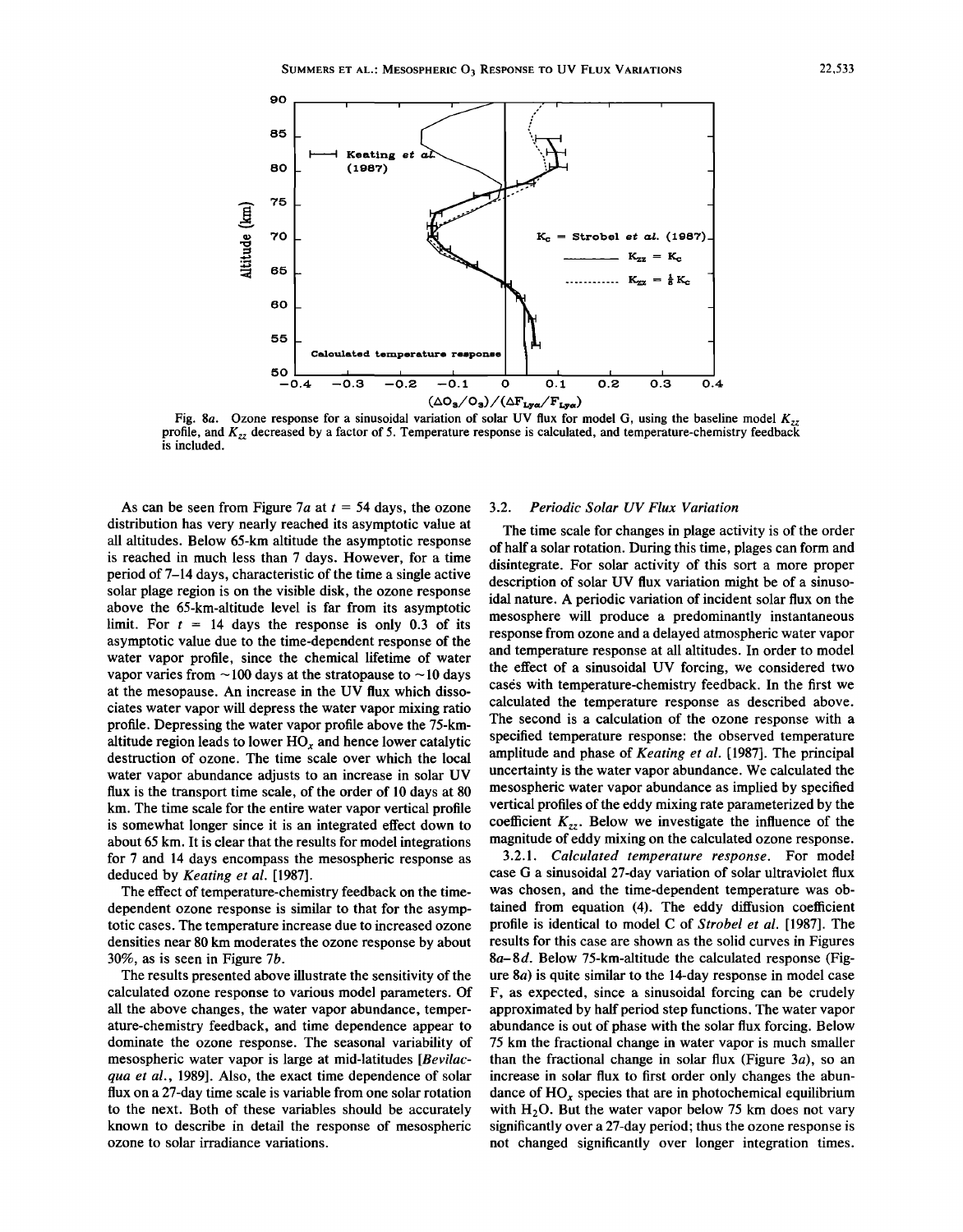

Fig. 8b. Temperature response amplitude for corresponding  $K_{zz}$  profiles. Plotted in the dark solid curve is the *Keating et al.* [1987] 2050-A observed amplitude response.

Above 75 km, however, the fractional change in water vapor abundance becomes quite large, as seen in Figure *3a.* Moreover, the magnitude of the change depends upon the length of time the solar UV flux is greater than the baseline value. For periodic solar forcing of a period of 27 days the water vapor perturbation above 80 km reaches less than half that for the asymptotic limit. The strong negative ozone response to an increase in solar UV flux above 78 km requires a significant water vapor abundance and a sluggish response to solar forcing such that it is far away from its asymptotic value after 13 days.

To illustrate this point, we performed a calculation with  $K_{zz}$ , decreased by a factor of 5 over the baseline profile  $(K_c)$ , which is shown in Figures *8a-8d* with the corresponding

decrease in water vapor abundance for each  $K_{zz}$  profile shown in Figure 9. The decrease in water vapor abundance above 80-km altitude essentially removes  $HO_x$  catalysis, resulting in a positive ozone response in that region. The calculated ozone response for this latter  $K_{zz}$  profile overlaps the error bars of the *Keating et al.* [1987] response.

Between about 70 and 80 km the calculated ozone response is out of phase with the solar UV forcing for both cases as shown in Figure 8*c.* This is a consequence of increased solar UV flux producing increased  $HO<sub>x</sub>$  species. For the case of  $K_{zz} = K_c$ , with relatively high values of water vapor above 80 km, the out-of-phase relation continues above 80 km. For the case of  $K_{zz}$  decreased by a factor of 5 the ozone and solar flux start to become in phase between 80

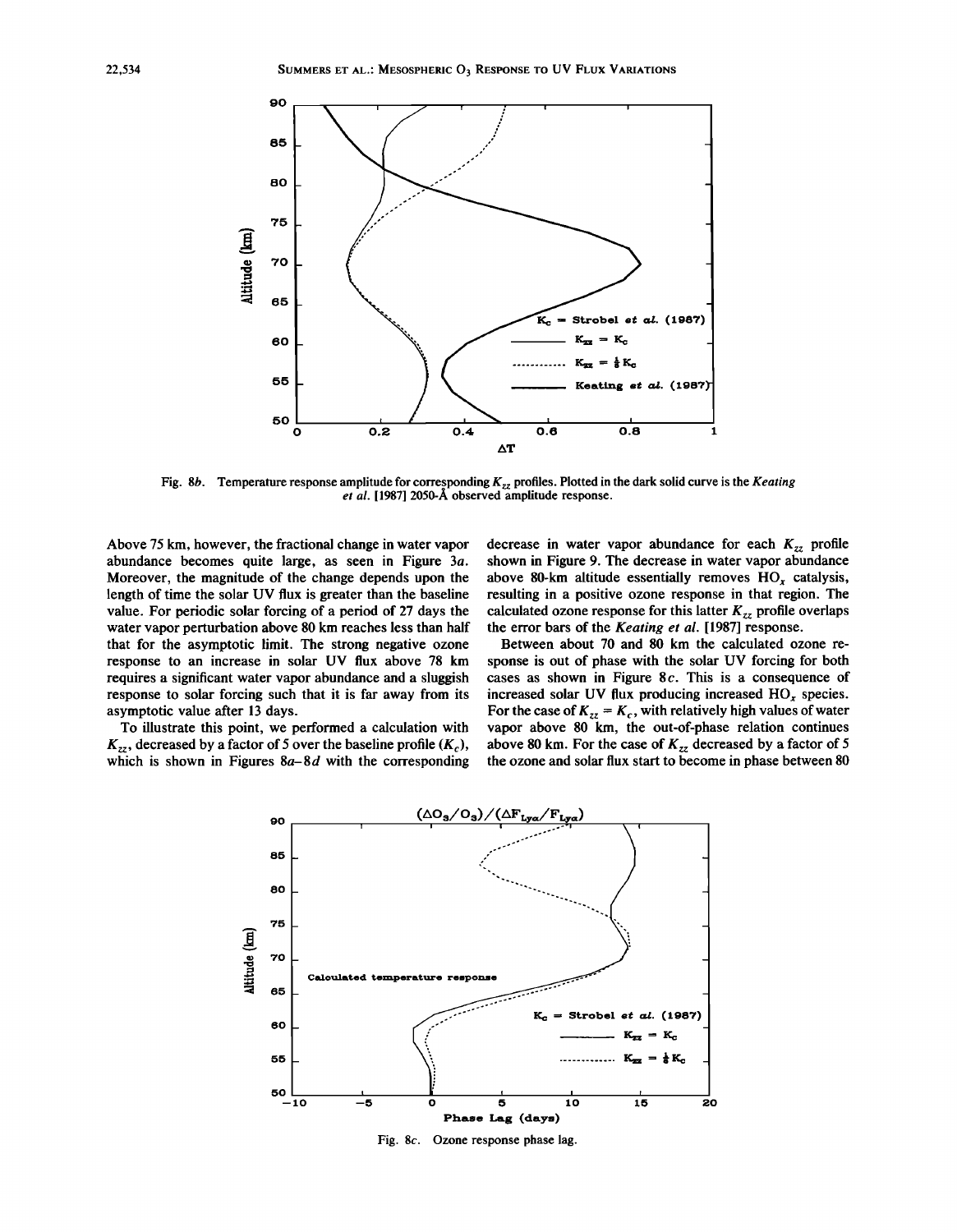

Fig. *8d.* Temperature response phase lag for both cases, with the dark solid curve indicating the observed 2050-A temperature phase response.

and 85 km, since HO*<sup>x</sup>* chemistry plays no role in the ozone abundance. The decreasing role of  $HO<sub>r</sub>$  chemistry is seen as a decreasing phase lag with decreasing altitude from 70 to 60 km. Below 60 km, photodissociation of water vapor is insignificant for ozone chemistry.

A positive ozone response implies positive local heating and, ignoring the radiative exchange between layers of the atmosphere, one expects a positive temperature response. The situation is complicated by the IR exchange. As shown in Figure 8b the temperature response is positive throughout the mesosphere but has a minimum near the maximum value of the negative ozone response. In the absence of radiative exchange the temperature response would be negative in that region. The fact that the temperature response is positive is indicative of the magnitude of IR radiative exchange. The phase lag (Figure 8*d)* between the temperature and solar flux is small where IR radiative exchange and HO*<sup>x</sup>* chemistry

is unimportant but reaches a maximum value of near 5 days where these two effects peak in importance.

This model with low  $K_{zz}$  and the most rigorous treatment ofthe chemistry and physics of ozone variability predicts the essential aspects of the observed ozone response *[Keating et*] *al.* 1987], in particular, the precise altitudes where the response reverses sign, for low  $K_{zz}$ . However, it is in almost complete disagreement with the observed temperature amplitude and phase lag. Given that the calculated ozone response is in essential agreement with the observed response, it is hard to understand how the observed temperature amplitude can have a large positive peak value at 70 km, precisely where the ozone perturbation heating has its maximum negative value (compare Figures 8a with 8b).

The calculated phase of the ozone response below 65 km is small  $(-1$  day) but positive, in contrast to the calculated photochemical response by *Hood and Douglass* [1988], who



Fig. 9. Calculated water vapor mixing ratios for cases with baseline *K<sub>zz</sub>* and baseline reduced by a factor of 5.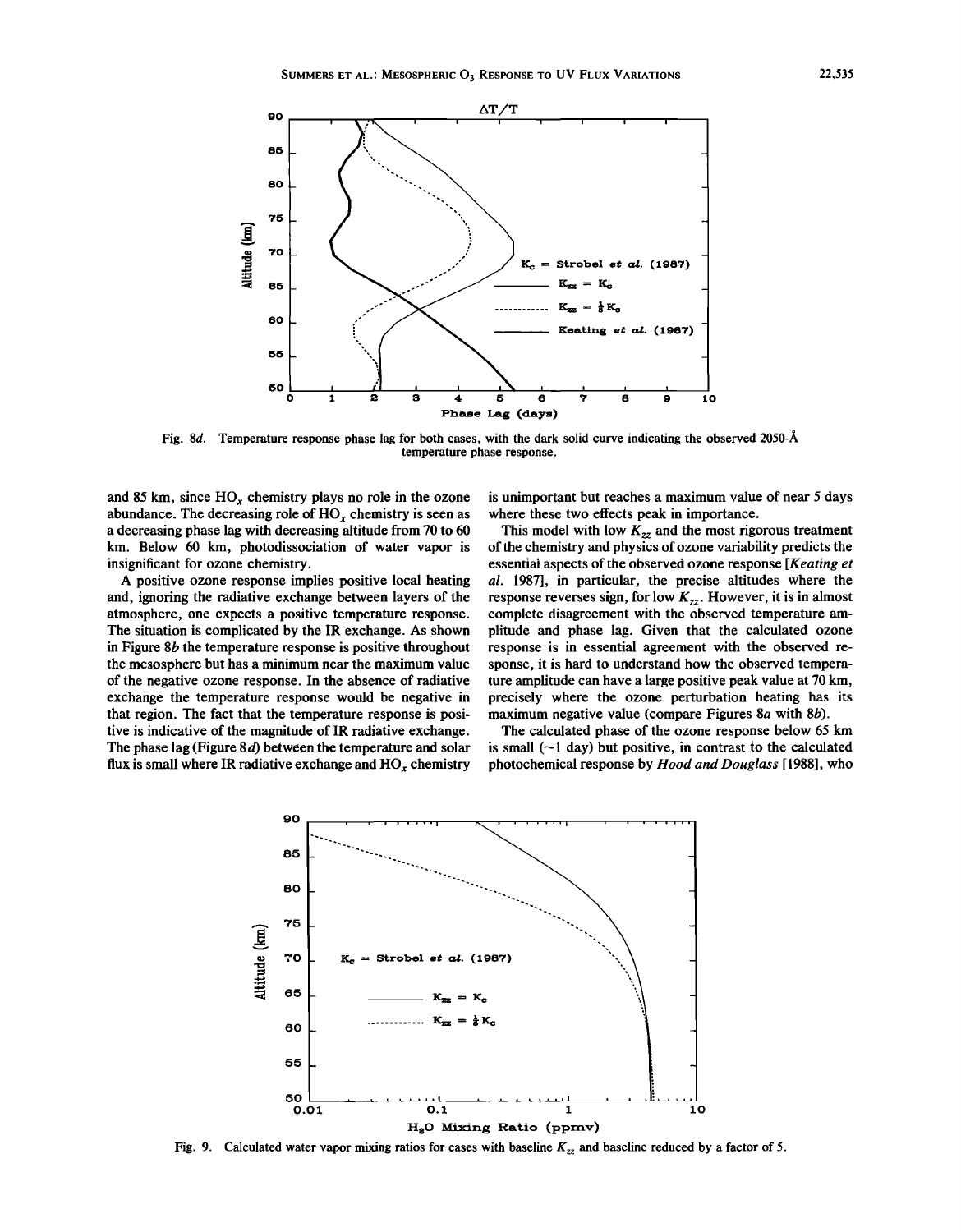

Fig. 10a. Ozone response for a sinusoidal variation of solar UV flux for model H, using the baseline model  $K_{zz}$  profile, and  $K_{zz}$  decreased by a factor of 5. Temperature response is prespecified, and temperature-chemi is included.

found large  $(-5 \text{ days})$  negative responses in the upper stratosphere when forced by observed temperature responses. The negative phase of the ozone response in their model is due to the fact that the observed temperature has a large  $(-5 \text{ day})$  positive phase lag relative to the solar UV forcing. The positive phase lag of the temperature in our model is of the order of 2 days, sufficiently small to eliminate the negative phase lag of ozone.

*3.2.2. Specified temperature response.* On the basis of a statistical study of Nimbus 7 Stratospheric and Mesospheric Sounder (SAMS) temperature data, *Keating et al.* [1987] deduced the temperature response to solar variability at 2050 A. If the correlation between solar variability at Ly  $\alpha$  and that at 2050 Å were large, then the calculated temperature response should mimic the observed response (above) if the theoretical description is accurate. The *Keating et at.*

[1987] temperature response (Figures  $8b$  and  $8d$ ) is, in fact, substantially different from our calculated response. As a consistency check, we forced the temperature response amplitude and phase in the time-dependent model to match the *Keating et al.* [1987] temperature response, and then we calculated the time-dependent ozone response. The results, shown in Figures 10a and 10b, show marked disagreement with the ozone response deduced from SME data, especially in the region where the deduced temperature response maximizes (65 and 75 km) and generates a positive response. Lower eddy mixing improves the agreement with the SME ozone response curve above 75-km altitude, as in the case with the calculated temperature response, but does not change the positive response near 70-km altitude. The  $\sim$ 4day negative phase lag near 6O-km altitude of the calculated ozone response with the prespecified temperature amplitude



Fig. *lOb.* Ozone response phase lag.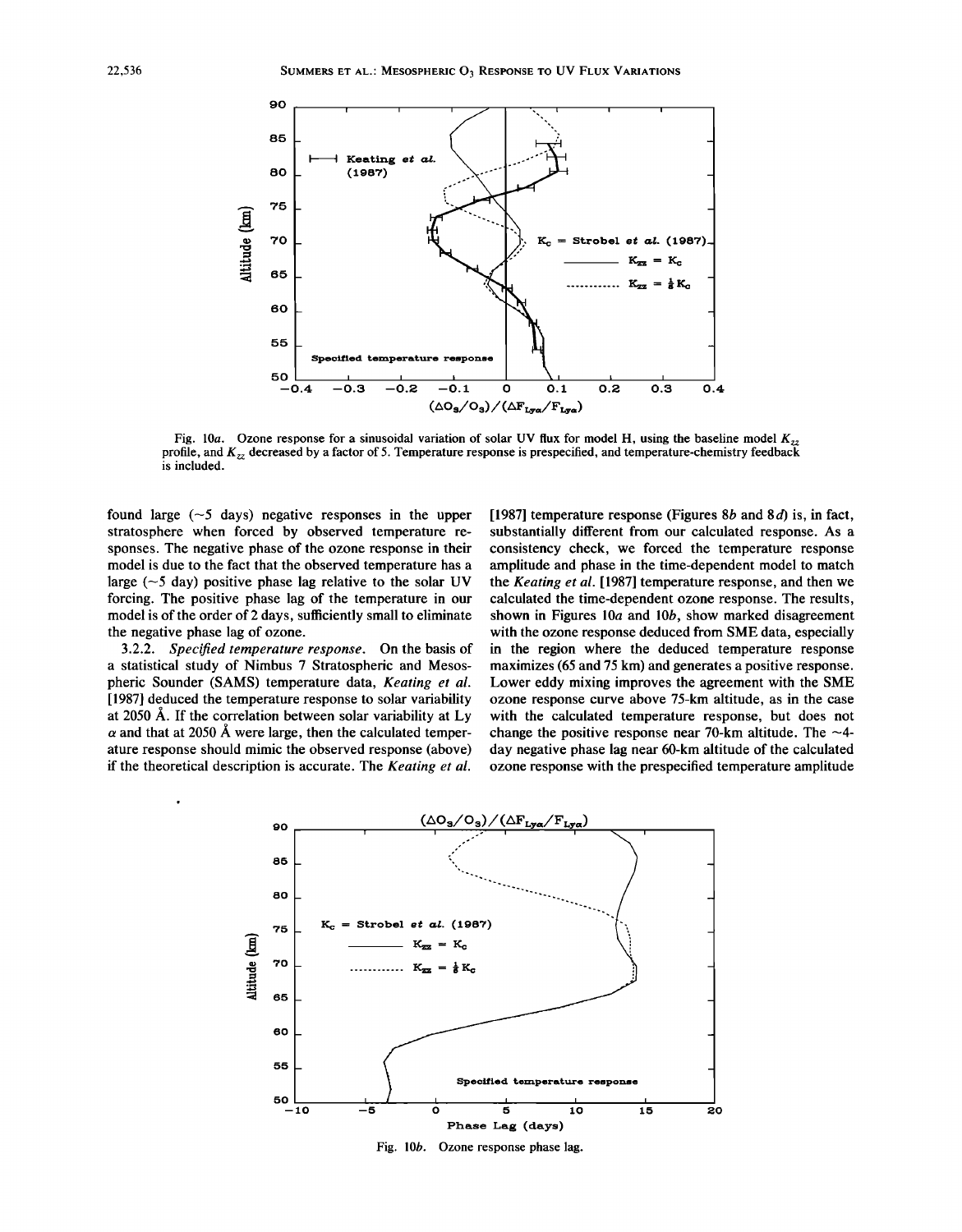and phase, as found by *Hood and Douglass* [1988], suggests that the observed temperature response to solar UV at 2050  $\AA$  is reliable. The solar flux at these long wavelengths is the driver of atmospheric temperature in the stratosphere. However, Ly  $\alpha$  is the driver of HO<sub>x</sub> in the mesosphere. On the basis of our examination of the SME UV flux data base, we found that the correlation of Ly  $\alpha$  fluxes with those at 2000 A and longward was generally not large. Thus the apparent disagreement near 60 km between calculations tied to Ly *a* variations and observations tied to 2050-A flux variations is difficult to interpret. However, the disagreement between the calculated ozone response near 75 km and the observed response may suggest that there is a basic flaw in our understanding of HO*<sup>x</sup>* chemistry in that region.

# 4. SUMMARY

Water vapor in the upper mesosphere exerts a strong influence on the magnitude of the observed ozone response to short-period solar UV flux variations. The water vapor abundance in the upper mesosphere is critically dependent on the magnitude of vertical transport in that region as demonstrated by *Strobel et al.* [1987]. The microwave measurements of *Bevilacqua et al.* [1989] indicate a dominant annual variation in upper mesospheric water vapor mixing ratios and by inference annual variations in vertical transport dominate. Hence we expect on the basis of our study that the water vapor seasonal variation produces a corresponding seasonal signature in the ozone response when the water vapor mixing ratio exceeds a threshold value, which we determined as  $\sim$ 1.5 ppmv at 80 km, a typical springtime value *[Bevilacqua et al., 1989]*. This signature is of sufficient amplitude to mask other signatures in seasonally averaged ozone response data and necessitates organizing ozone data in the future according to common background water vapor concentrations in the upper mesosphere to extract these other signatures.

The ozone response in the lower mesosphere, below 70 km, reaches its asymptotic limiting value for enhanced solar ultraviolet flux on a time scale smaller than the solar rotation period, while the response above that region requires increasingly longer times to reach the asymptotic values. In the region near 80 km the ozone response after half a solar rotation period is only about 30% of its asymptotic value.

Finally, we note that the combined effects of water vapor variation, temperature-chemistry feedback effects, negligible solar flux variation longward of 2400 Å, and timedependent nature of solar rotation driven ultraviolet flux forcing does reproduce the observed ozone response profile of *Keating et al.* [1987] from SME data, if eddy mixing rates were a factor of 5 smaller than recently inferred values *[Strobel et aI.,* 1987]. It is unlikely, on the basis of our current water vapor data base which is restricted to essentially mid-latitudes in the northern hemisphere, that the actual upper mesospheric water vapor mixing ratios are an order of magnitude lower than inferred from observations *[Bevilacqua et aI.,* 1989]. An alternative interpretation of our model results is that the HO*<sup>x</sup>* catalytic removal of ozone is substantially less efficient than currently accepted photochemical reactions and rates imply and/or there is a fundamental flaw in our current understanding of HO*<sup>x</sup>* reactions on ozone. The fact that the imposition of the *Keating et al.* [1987] deduced temperature amplitude and phase yields a calculated ozone response to solar UV flux variations totally inconsistent with observations suggests the need for better mesospheric data and the use of solar UV spectral irradiance intervals that are highly correlated with mesospheric ozone and temperature variability. Last, additional observational and modeling efforts are required to determine whether dynamics plays a central role in the ozone and temperature response to solar UV variability.

*Acknowledgments.* The authors are indebted to D. E. Anderson, J. Rodriguez, and M. Nicolet for useful discussions and to W. J. Sawchuck for aid in developing the IDL graphics routines for producing several of the figures.

# **REFERENCES**

- Aikin, A. C., and H. J. P. Smith, Mesospheric ozone changes associated with 27 day solar ultraviolet flux variations, *Geophys. Res. Lett.,* 13,427-430, 1986.
- Allen, M., Y. L. Yung, and J. M. Waters, Vertical transport and photochemistry in the terrestrial mesosphere and lower thennosphere (50-120 m), J. *Geophys. Res.,* 86,3617-3627, 1981.
- Allen, M., J. I. Lunine, and Y. L. Yung, The vertical distribution of ozone in the mesosphere and lower thermosphere, J. *Geophys. Res.,* 89, 4841-4872, 1984.
- Barnett, J. J., and M. Corney, Middle atmosphere reference model derived from satellite data, in *Middle Atmosphere Program, Handbookfor MAP,* vol. 16, pp. 47-85, ICSU Scientific Committee on Solar-Terrestrial Physics, Urbana, III., 1985.
- Bevilacqua, R. M., J. J. Olivero, P. R. Schwartz, C. J. Gibbins, J. M. Bologna, and D. L. Thacker, An observational study of water vapor in the mid-latitude mesosphere using ground-based microwave techniques, J. *Geophys. Res.,* 88, 8523-8534, 1983.
- Bevilacqua, R. M., W. J. Wilson, W. B. Ricketts, P. R. Schwartz, and R. J. Howard, Possible seasonal variability of mesospheric water vapor, *Geophys. Res. Lett.,* 12, 397-400, 1985.
- Bevilacqua, R. M., W. J. Wilson, and P. R. Schwartz, Measurements of mesospheric water vapor in 1984 and 1985: Results and implications for middle atmospheric transport, J. *Geophys. Res.,* 92, 6679-6690, 1987.
- Bevilacqua, R. M., J. J. Olivero, and C. L. Croskey, Mesospheric water vapor measurements from Penn State: Observations and climatology, J. *Geophys. Res.,* 94, 12,807-12,818, 1989.
- Bevilacqua, R. M., D. F. Strobel, M. E. Summers, J. J. Olivero, and M. Allen, The seasonal variation of water vapor and ozone in the upper mesosphere: Implications for vertical transport and ozone photochemistry, J. *Geophys. Res.,* 95, 883-893, 1990.
- Brasseur, G., A. De Rudder, G. M. Keating, and M. C. Pitts, Response of middle atmosphere to short-term solar ultraviolet variations, 2, Theory, J. *Geophys. Res.,* 92, 903-914, 1987.
- Chandra, *S.,* The solar and dynamically induced oscillations in the stratosphere, J. *Geophys. Res.,* 91, 2719-2734, 1986.
- Clancy, R. T., D. W. Rusch, R. J. Thomas, M. Allen, and R. S. Eckman, Model ozone photochemistry on the basis of Solar Mesosphere Explorer mesospheric observations, J. *Geophys. Res.,* 92, 3067-3080, 1987.
- Cole, A. E., and A. J. Kantor, Air Force reference atmospheres, *AFGL Tech. Rep., AFGL-TR-78-0051,* 1-89, 1978.
- Eckman, R. S., A theoretical and observational investigation of the response of ozone to short-term variations in the solar ultraviolet irradiance, Ph.D. thesis, Univ. of Colo., Boulder, 1985.
- Eckman, R. *S.,* Response of ozone to short-term variations in the solar ultraviolet irradiance, 1, A theoretical model, J. *Geophys. Res., 91, 6695-6704, 1986a.*
- Eckman, R. S., Response of ozone to short-term variations in the solar ultraviolet irradiance, 2, Observations and interpretation, J. *Geophys. Res., 91, 6705-6721, 1986b.*
- Forbes, J. M., Thermosphere structure variations during high solar and magnetic activity conditions, final technical report, AF contract FI9628-82-KOO31, Boston Univ., Boston, Mass., 1985.
- Frederick, J. E., Chemical response of the middle atmosphere to changes in the ultraviolet solar flux, *Planet. Space Sci.,* 25, 1-4, 1977.